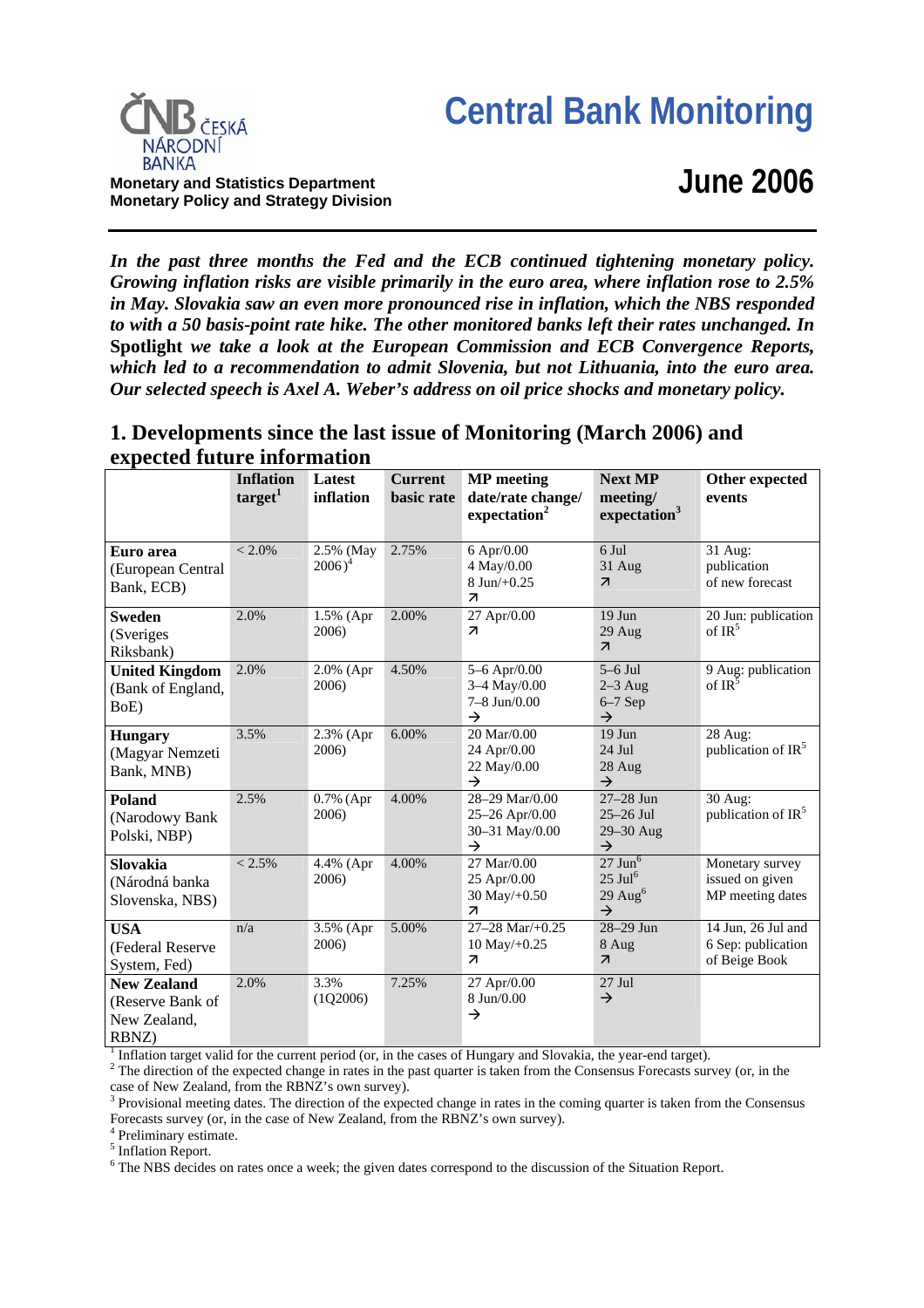## **2. News**

#### **[ECB and European Commission assess readiness of Lithuania and Slovenia to adopt euro](http://www.ecb.int/press/pr/date/2006/html/pr060516.en.html)**

In mid-May, the [European Central Bank](http://www.ecb.int/pub/pdf/conrep/cr2006en.pdf) and the [European Commission](http://ec.europa.eu/economy_finance/publications/convergence/2006/report_lithuania.pdf) published their Convergence Reports assessing the preparedness of Lithuania and Slovenia for adopting the single currency. According to these reports, Slovenia has met all the conditions set in the Maastricht Treaty and Lithuania has fulfilled all the criteria except the inflation criterion. The details of this assessment and the causes of Lithuania's non-fulfilment of the inflation criterion are addressed in *Spotlight*.

#### **[ECB changes forecast assumptions…](http://www.ecb.int/pub/pdf/mobu/mb200603en.pdf)**

Starting in June, the ECB's macroeconomic projections will be based on the assumption that shortterm interest rates will move in line with market expectations. Until March, the ECB's projections had assumed constant short-term interest rates. This technical change should improve the quality and internal consistency of the projections. The ECB's projections will continue to be compiled by ECB staff and hence will not necessarily concur with the opinions of members of the Governing Council, who use the projections as one of the inputs for their decision-making.

#### **[…specifies responsibilities of Executive Board members…](http://www.ecb.int/press/pr/date/2006/html/pr060601.en.html)**

At the start of June, the ECB Executive Board decided to distribute the responsibilities for individual ECB management areas among its members. For example, President Jean-Claude Trichet has been made responsible for communications and internal audit, Vice-President Lucas D. Papademos for financial stability and supervision and research, and new Executive Board member Jürgen Stark for economics and information systems.

#### **[…and will stop selling gold](http://www.ecb.int/press/pr/date/2006/html/pr060331.en.html)**

At the end of March, the ECB announced that it had completed a project of gold reserve sales amounting to 57 tons of gold. These sales were in conformity with the Central Banks' Gold Agreement, dated September 2004 and signed by 15 European central banks. The ECB also said that it does not intend to sell gold for the second year of the agreement, starting on 27 September 2005 and ending on 26 September 2006.

#### **[Riksbank to publish only three reports a year…](http://www.riksbank.com/templates/Page.aspx?id=20842)**

The Riksbank's Executive Board decided in March that starting this year it will publish only three inflation reports a year. Its two autumn reports, which were published quite close together (at the end of October and the end of December) will be replaced by one report. The inflation reports will thus be better spread across the year and the Riksbank's forecasting resources will be used more efficiently.

#### **[…and changes its foreign currency reserve structure](http://www.riksbank.com/templates/Page.aspx?id=21213)**

In April, the Riksbank announced that it had changed its foreign currency reserve structure in favour of the euro (from 37% to 50%). The Riksbank's portfolio now also includes the Norwegian krona (10%), and the shares of the Australian and Canadian dollars in the portfolio have increased slightly (from 3% to 5% and from 4% to 5% respectively). Conversely, the share of the US dollar has decreased and the Japanese yen has disappeared altogether. The purpose of the reallocation is to reduce the effect of exchange rate fluctuations on the value of the reserves measured in Swedish kronor. The Riksbank stressed that the choice of allocation was based on the currencies' volatility in relation to one another and not on expectations of future appreciation/depreciation.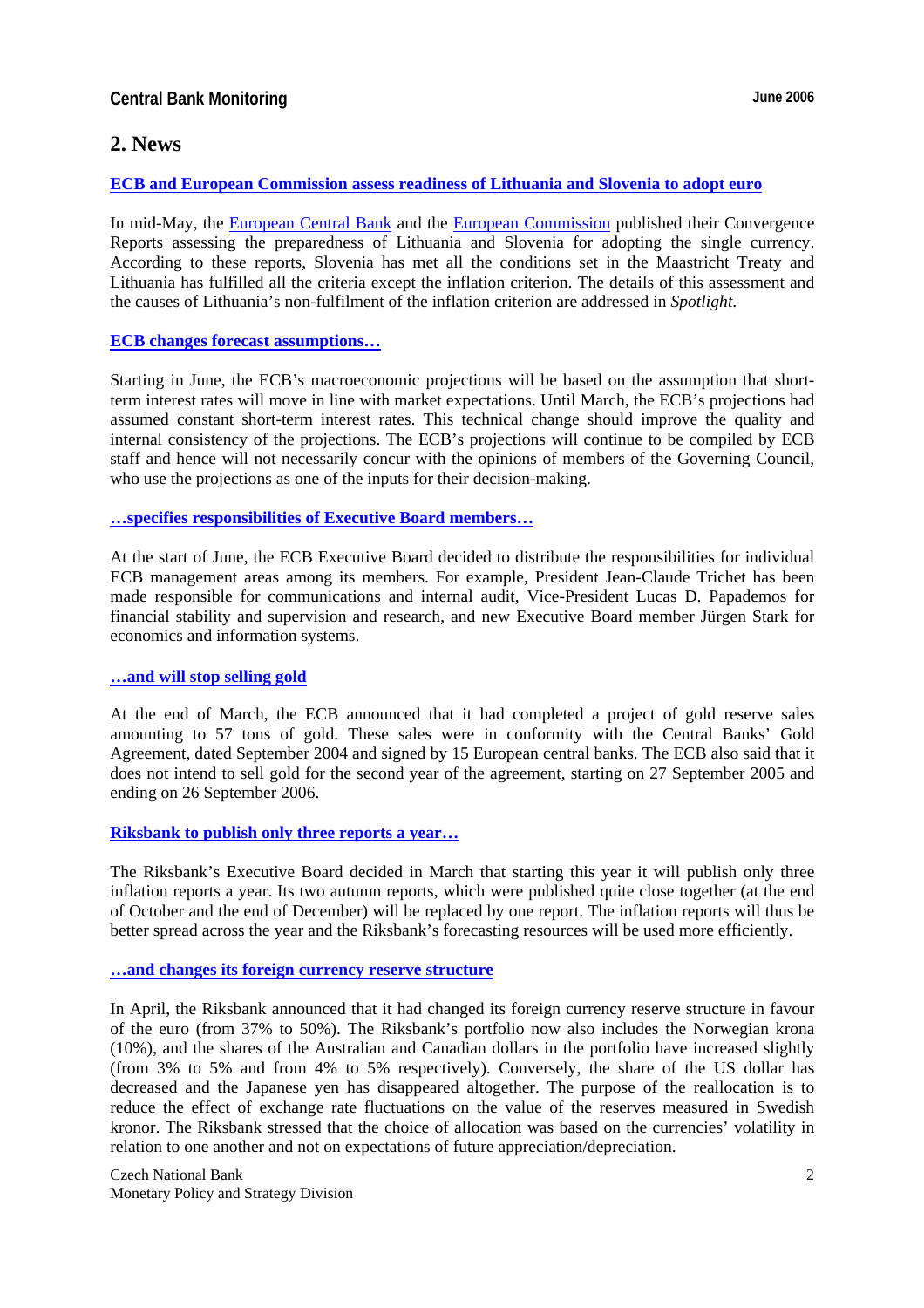## **Central Bank Monitoring Central Bank Monitoring Central Bank Monitoring Central Bank Monitoring Central Bank Monitoring Central Bank Monitoring Central Bank Monitoring Central Bank Monitoring Central Bank Monitoring Centr**

#### **[BoE changes monetary policy implementation framework](http://www.bankofengland.co.uk/publications/news/2006/055.htm)**

As from mid-May, the BoE will pay interest on reserve balances held by banks and building societies. The reserves will now be calculated on the basis of average balances over the month. The BoE will execute open market operations on a weekly basis (compared to a daily basis until May). According to the BoE, these changes are aimed at bringing short-term interest rates into line with the reference rate, reducing their volatility and generally improving the liquidity management system.

#### **[NBS to sell income on its forex reserves…](http://www.nbs.sk/PRESS/BB250406.HTM)**

The NBS Board decided at its April meeting to sell off the income earned on its foreign exchange reserves. Its stated reason for doing so is that the reserves represent five times the average monthly imports into the Slovak Republic. The NBS will perform the conversions outside the domestic foreign exchange market so as to minimise the effect on the Slovak koruna. The expected volume of these transactions on average will be 1% of the daily turnover on the Slovak koruna market and should not exceed 3% of this turnover. The NBS will disclose the volumes of these transactions in its situation reports on monetary developments.

#### **[…and publishes cost-benefit analysis for euro adoption…](http://www.nbs.sk/PUBLIK/06_KOL1.PDF)**

At the end of March, the NBS published an analysis quantifying the benefits and costs of adopting the euro. For example, the effect of the loss of autonomous monetary policy was quantified at roughly 0.04% of GDP. According to this analysis, the benefits of adopting the euro in Slovakia outweigh the costs overall. However, the document states that to take full advantage of the benefits of the euro in Slovakia, the flexibility of the Slovak economy needs to be increased.

#### **[…and code of ethics for businesses for introduction of euro](http://www.nbs.sk/EURINT/EURO/ETICKOD.PDF)**

In April, the NBS published on its website a code of ethics for businesses for the introduction of the euro, prepared in partnership with the Slovak Government's authorised representative for the introduction of the euro and the Business Alliance of the Slovak Republic. Among other things, the Code obliges businesses not to use euro adoption as an excuse to make unjustified price movements, to introduce dual prices for goods and services as soon as possible after the koruna-euro conversion rate is published, and to frontload with sufficient euro banknotes and coins.

#### **[Fed launches monetary policy website for public](http://www.federalreserve.gov/kids/default.htm)**

This website is intended to be a fun way of teaching high school students about the Fed's Board of Governors. Basic information on the Fed's monetary policy is provided in the form of simple questions and answers. The site also features a quiz.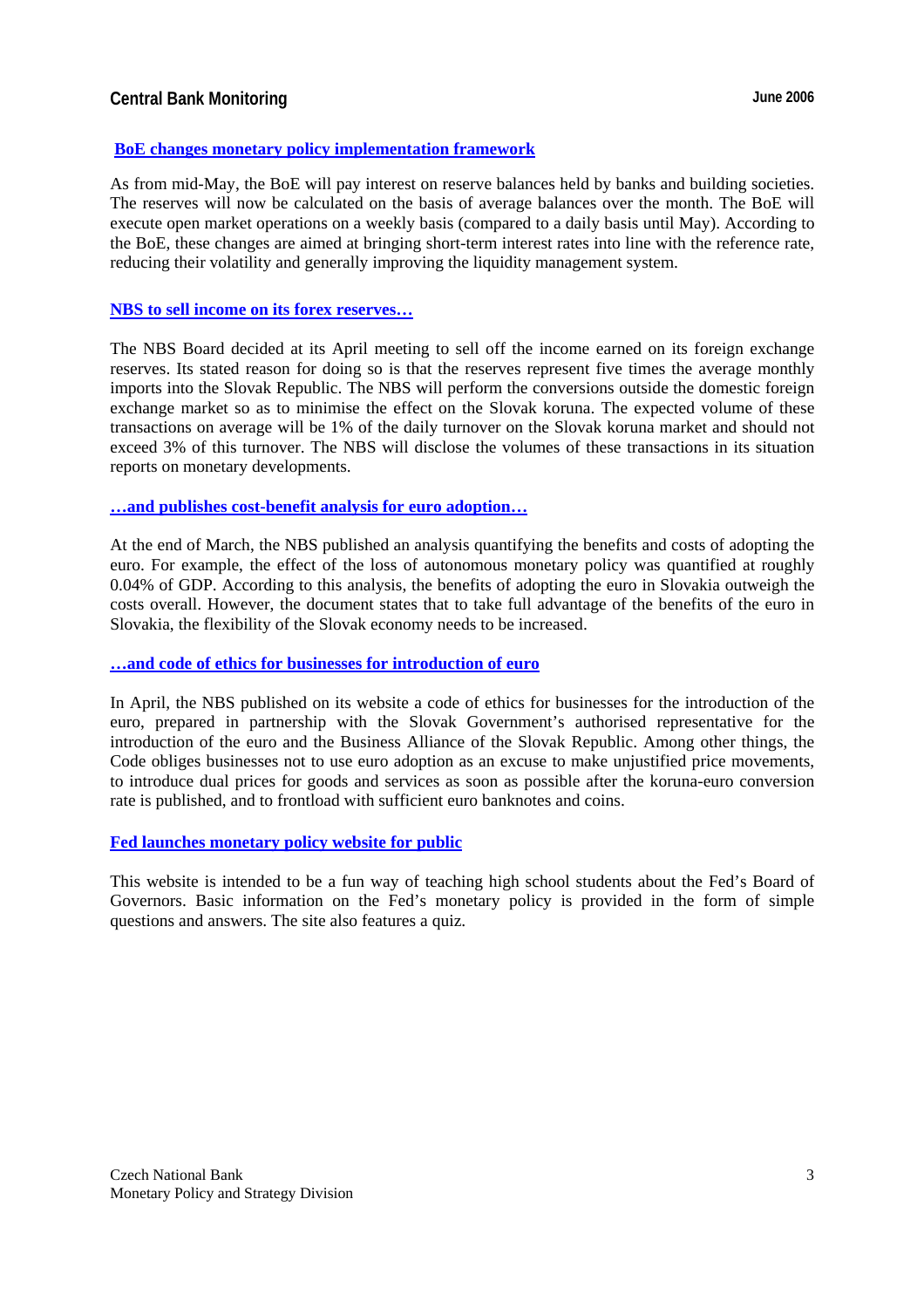# **3. Spotlight: Convergence Reports assess preparedness of Lithuania and Slovenia for the euro**

*In mid-May, the ECB and the European Commission published their Convergence Reports assessing the preparedness of Lithuania and Slovenia for adopting the single currency. According to these Reports, Slovenia has met all the conditions set in the Maastricht Treaty and Lithuania has fulfilled all the criteria except the inflation criterion.* 

#### **The Baltic States have higher inflation**

In March, Lithuania and Slovenia asked the ECB and the Commission to draw up an extraordinary Convergence Report so that they can adopt the euro at the start of next year. Estonia, the third candidate country which would this year have met the condition of a two-year stay in the ERM II, did not submit an application. This was due to its high rate of inflation, which at the beginning of the year significantly exceeded 4%, i.e. a level incompatible with fulfilment of the inflation criterion.

All the Baltic States face the problem of high inflation. With an inflation rate of over 7% at the beginning of the year, Latvia is showing even higher inflation than Estonia. The lowest inflation is in Lithuania, which had been relying on early elaboration of its Convergence Report and narrow fulfilment of the inflation criterion. However, its 12-month average rate of inflation in March, included in the examination  $(2.7\%)$ , exceeded the reference value  $(2.6\%)$  by 0.1 percentage point. The Commission's Convergence Report found that Lithuania had not satisfied the inflation criterion.

#### **The high inflation in the Baltic States is linked with fixed exchange rates**

The high inflation in the Baltic States is attributable to the fixed exchange rate regimes in these countries, which prevent inflationary pressures from being absorbed through exchange rate appreciation. Estonia and Lithuania maintain currency boards (Estonia since 1992, Lithuania since 1994), which imply a completely fixed rate, while Latvia maintains its exchange rate within a very narrow band of  $\pm 1\%$  against the euro. These fixed exchange rate regimes imply a need to keep interest rates close to those of the ECB, i.e. at relatively low levels. Meanwhile, however, the Baltic States – like the other Central and Eastern European economies – face long-term real exchange rate appreciation, which, under a fixed exchange rate, leads to higher inflation. In conditions of higher inflation and low nominal interest rates, a situation is arising where real interest rates are too low or even negative (see Chart 1). These easy interest rates act further towards higher inflation (by fostering economic growth).

These demand-pull inflationary factors have been joined recently by cost factors in the form of changes to indirect taxes and administered prices (the contribution of these prices in Lithuania in 2005 is estimated at 0.8 percentage point) and growth in world energy prices. Moreover, these cost factors will continue to act in the years ahead owing to further harmonisation of excise duties and rising import prices of energy-producing materials from Russia, which currently supplies these commodities to the Baltic States at below world prices.

#### **Ecofin will have the final say**

The final decision on whether to accept new countries into the euro area will be taken by Ecofin (the council of finance ministers of the EU member states) in July. However, Lithuania is unlikely to be admitted for the simple reason that Ecofin can only decide to admit a country on the basis of a formal proposal made by the Commission. The Commission has submitted such a proposal in the case of Slovenia, but not in the case of Lithuania, so Ecofin has nothing to decide on in Lithuania's case.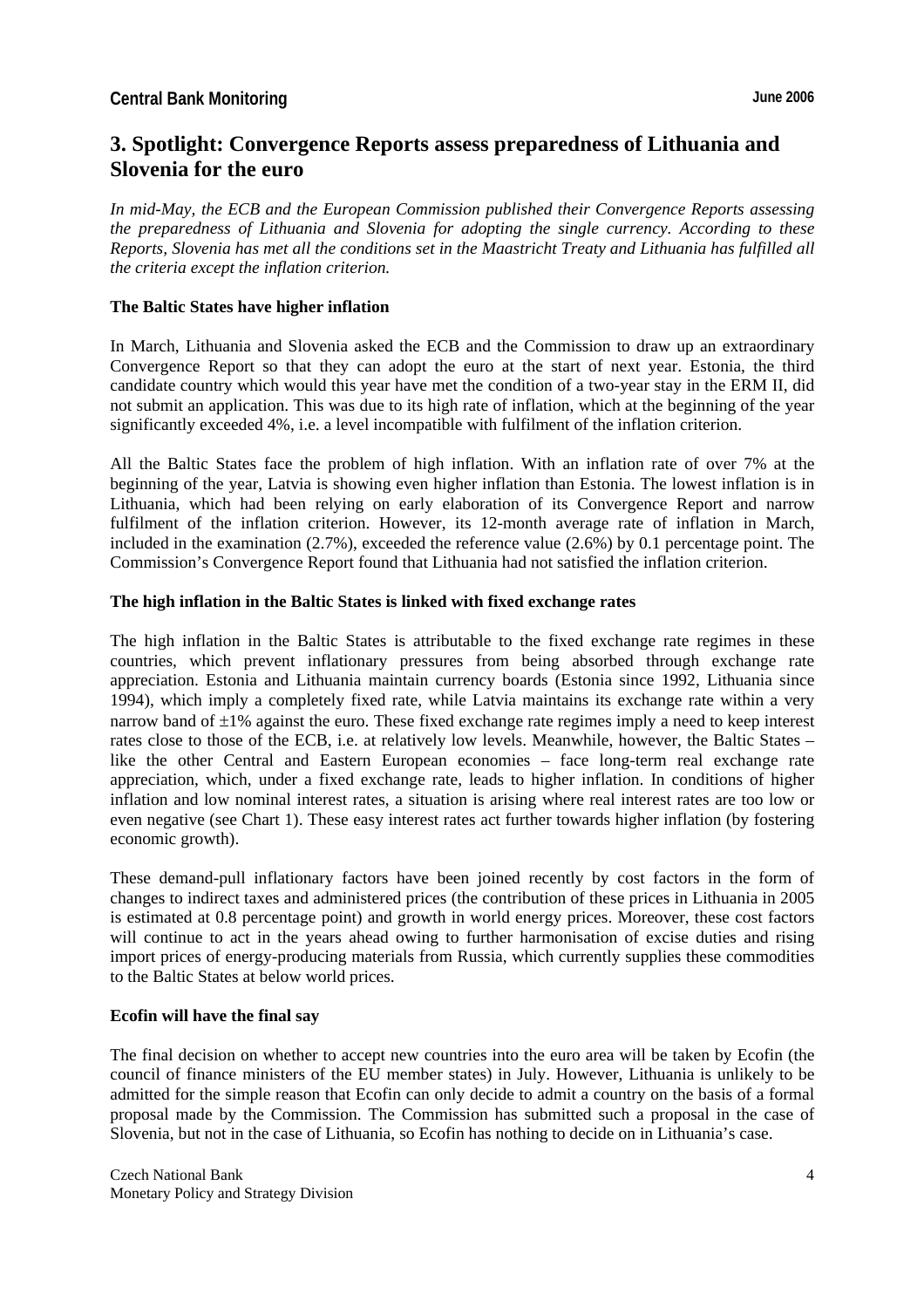## **Central Bank Monitoring Central Bank Monitoring Central Bank Monitoring Central Bank Monitoring Central Bank Monitoring Central Bank Monitoring Central Bank Monitoring Central Bank Monitoring Central Bank Monitoring Centr**

But Lithuania remains intent on joining the euro area as soon as possible. The Governor of the Lithuanian central bank has said that if euro adoption is postponed the central bank will formulate a new economic forecast and will set a realistic new euro adoption date based on that forecast. However, if the Commission's spring forecast turns out to be right, Lithuania will not realistically be able to adopt the euro before 2009.

#### **Other ERM II countries also face problems with inflation**

It is not only the Baltic States that are having problems with meeting the inflation criterion. So are many other countries attempting to join the euro area soon (see Chart 2). At present, Latvia has the highest inflation in the European Union (6.1% in April), followed by Slovakia (4.4%) and Estonia (4.3%). If these countries are to satisfy the inflation criterion next year (Latvia and Estonia are planning to join the euro area at the beginning of 2008) or in 2008 (Slovakia is planning to enter at the start of 2009), inflation will have to be reduced significantly. However, even Malta (with inflation of 3.5% in April) is far from sure of meeting the inflation criterion next year.



*Chart 2: Inflation in selected countries (1-year moving average rate of annual HICP inflation)* 



Sources: Eurostat, CNB calculations